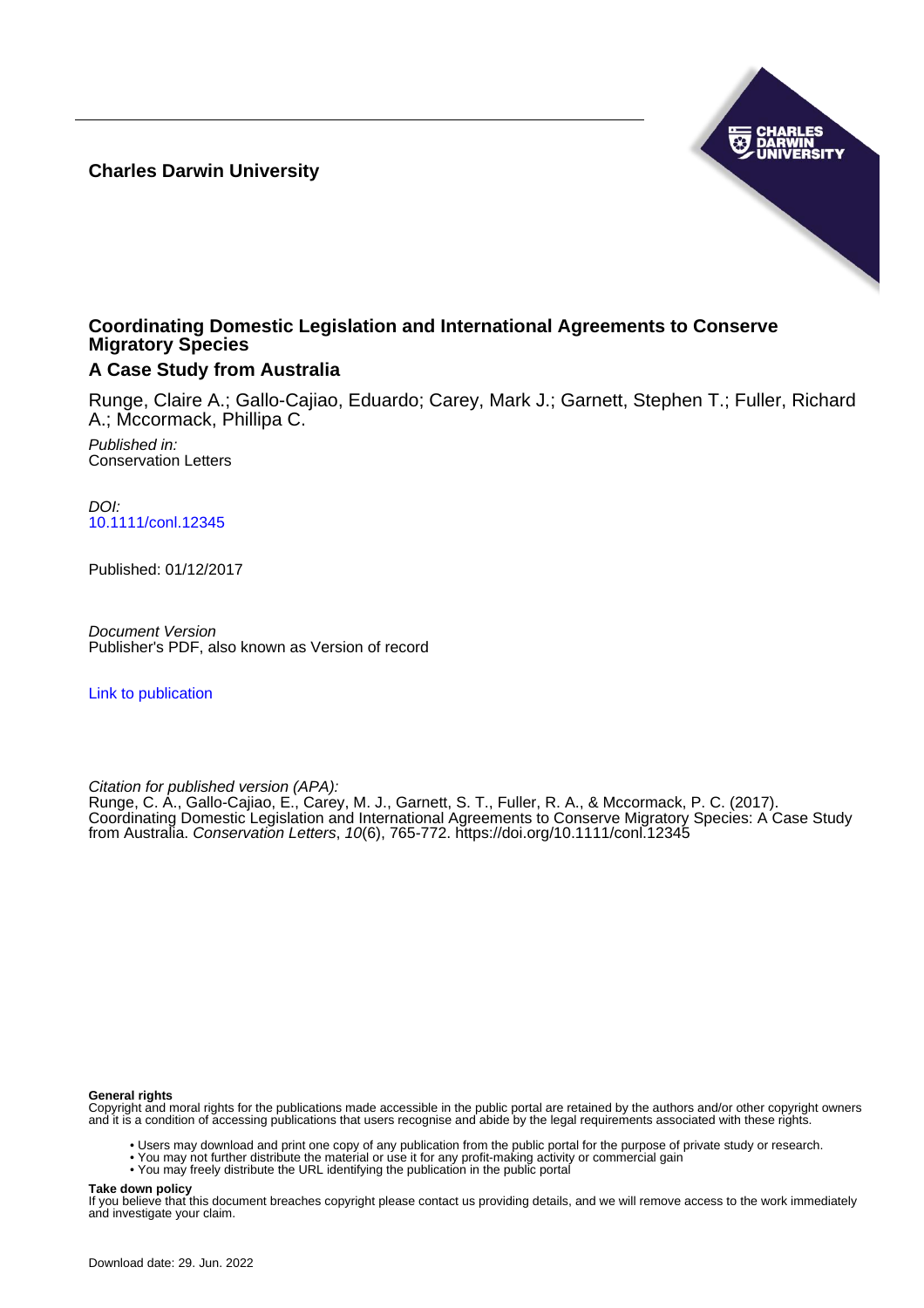A journal of the Society for Conservation Biology

## **POLICY PERSPECTIVE**

# **Coordinating Domestic Legislation and International Agreements to Conserve Migratory Species: A Case Study from Australia**

Claire A. Runge<sup>1,2</sup>, Eduardo Gallo-Cajiao<sup>1,3</sup>, Mark J. Carey<sup>4</sup>, Stephen T. Garnett<sup>5</sup>, Richard A. Fuller<sup>3</sup>, & Phillipa C. McCormack<sup>6</sup>

<sup>1</sup> School of Geography, Planning and Environmental Management, University of Queensland, Brisbane, Queensland 4072, Australia

<sup>2</sup> Science for Nature and People Partnership, National Centre for Ecological Analysis and Synthesis, University of California, Santa Barbara CA, 93101,

<sup>3</sup> School of Biological Sciences, University of Queensland, Brisbane, Queensland 4072, Australia

<sup>4</sup> Department of Environmental Management and Ecology, La Trobe University, Wodonga, Victoria 3689, Australia

<sup>5</sup> Research Institute for the Environment and Livelihoods, Charles Darwin University, Casuarina, Northern Territory 0909, Australia

<sup>6</sup> Faculty of Law, University of Tasmania, Sandy Bay, Tasmania 7005, Australia

#### **Keywords**

Migratory species; policy; conservation; legislation; governance; bird conservation.

#### **Correspondence**

Claire A. Runge, National Centre for Ecological Analysis & Synthesis, 735 State St, Santa Barbara, CA 93101, USA. Tel: +1-805-893-7466; fax: +1 805 893 7451. E-mail: claire.runge@uqconnect.edu.au

#### **Received**

23 August 2016 **Accepted** 15 January 2017

#### **Editor**

András Báldi

*Address at time work was conducted*: Landscape Ecology Group, Room 327E, Steele Bldg, University of Queensland, St Lucia, QLD 4072, Australia

doi: 10.1111/conl.12345

#### **Abstract**

Migratory movements of animals frequently span political borders and the need for international collaboration in the conservation of migratory species is well recognized. There is, however, less appreciation of the need for coordinated protection within nations. We explore consequences of multilevel governance for top-down implementation of international agreements, drawing on examples from Australia and with reference to the United States and European Union. Coherent implementation of legislation and policy for migratory species can be challenging in federal jurisdictions where environmental law making can be split across multiple levels of governance and local and federal priorities may not necessarily be aligned. As a result of these challenges, for example, two-thirds of Australian migratory birds remain unprotected under national legislation. In Australia and elsewhere, coordinated protection of migratory species can be implemented within the current framework of conservation law and policy by actions such as designating national migration areas, negotiating nationally coordinated agreements or listings of migratory species and pursuing new bilateral agreements with key countries along migratory routes.

#### **Introduction**

Environmental management actions resulting from legislation can have a positive effect on species conservation (Donald *et al.* 2007; Sanderson *et al.* 2016). Legislation can help to prioritize conservation actions and deliver funding, including for research and monitoring, and create statutory obligations to prepare and implement threat abatement and threatened species recovery plans (Meretsky *et al.* 2011). Over the past century, a suite of legal instruments has emerged for the protection of migratory species. Legally binding international agreements have been completed around the world with explicit relevance to migratory birds (Jones & Mundkur 2010) with various geographic scopes (e.g., global agreements such as the Convention on the Conservation of Migratory Species of Wild Animals [CMS], or regional agreements across Africa-Eurasia, Europe, North America, and Asia-Pacific). Some focus on specific taxa, such as waterbirds (Agreement on the Conservation of African-Eurasian Migratory Waterbirds) or seabirds (Agreement on the Conservation of Albatrosses and Petrels), while others include all bird species known to migrate between their signatory countries (e.g., US-Russia Migratory Bird Convention).

USA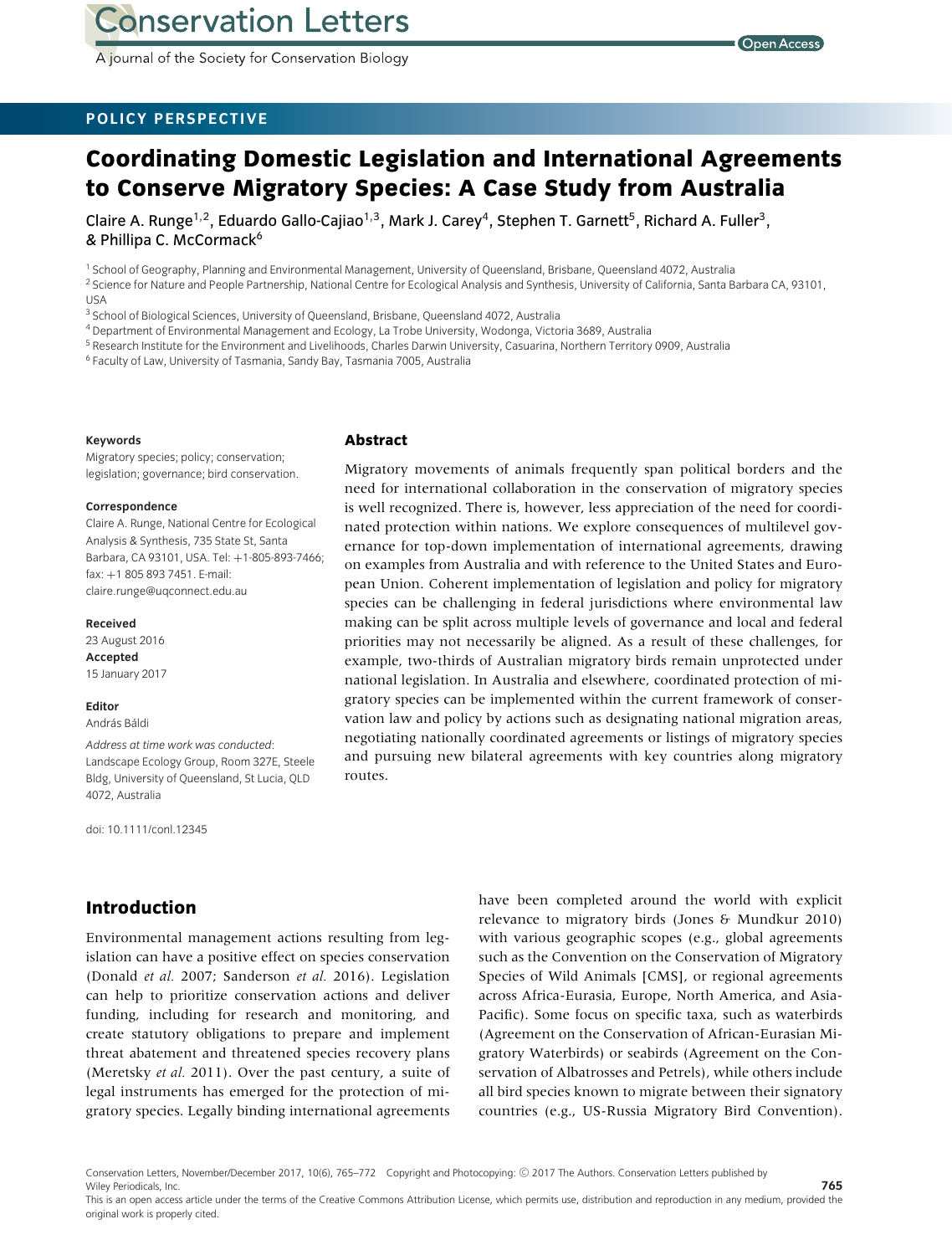

Figure 1 Typology of multilevel governance for conserving migratory species (blank parallelograms: lack of explicit policy for conserving migratory species; solid parallelograms: explicit policy for conserving migratory species in place). Coordination occurs in two dimensions, vertical and horizontal: (A) vertical and horizontal noncoordination, i.e., no institutional arrangements at any scale across entire migratory ranges, (B) horizontal coordination but lack of vertical coordination, i.e., arrangements are coordinated between nations but lack lower-level implementation, (C) lack of horizontal coordination but vertical coordination, i.e., institutional arrangements are coordinated across governance scales within particular jurisdictions of migratory ranges but missing from others, and (D) horizontal and vertical coordination. In reality, a combination of types may apply depending upon the species considered and the spatial scale of analysis.

These arrangements acknowledge that migratory species are intrinsically vulnerable to overexploitation and habitat loss along the chain of sites used during a full migratory cycle (Dorsey 1998; Runge *et al.* 2014), and that access to the common pool resource they represent needs regulation (De Klemm 1989; Lyster 1989; Giordano 2003).

The spatial dynamics of migratory species make it important to coordinate conservation across political jurisdictions (Behrens *et al.* 2008; Boere & Piersma 2012) and much effort has focused on developing agreements between nations (i.e., horizontal coordination; Figure 1). In contrast, migratory species conservation "on the ground" can be delivered through a combination of legislative mandates, local, voluntary, and private conservation initiatives, government funding programs, and local government land-use decision making, requiring coordination between these levels (i.e., vertical coordination; Figure 1).

Centralized powers at the national level can facilitate efforts for coordination. In federal systems, such as Australia, the European Union, and the United States, where environmental law and policy making powers are distributed across multiple levels of government, coordinating rule- and decision-making can be challenging (Young *et al.* 2015). Translation of national or supranational policy into on-the-ground conservation outcomes can be hampered by local development priorities, resistance to top-down governance, inadequate enforcement across jurisdictions (Dongol & Heinen 2012), or lack of experience with governmental processes (Blicharska *et al.* 2016). For instance, the European Union Birds Directive (79/409/EEC) lists threatened and migratory bird species with the aim of coordinating protection across EU member states. Implementation requires translation into national legislation but levels of support and compliance in some countries is low (Blicharska *et al.* 2016). In response, the European Commission has begun to seek greater involvement by local stakeholders in designing and implementing conservation measures to improve bird conservation across Europe (Kati *et al.* 2015).

Here, we identify progress, challenges, and potential solutions toward achieving coordinated and comprehensive protection of migratory species within a federal system of governance. We outline a typology of multilevel governance for conserving migratory species, with coordination across vertical and horizontal dimensions (Figure 1), which can be used to identify and address multidimensional law and policy gaps for migratory species. We apply this typology to identify legislative gaps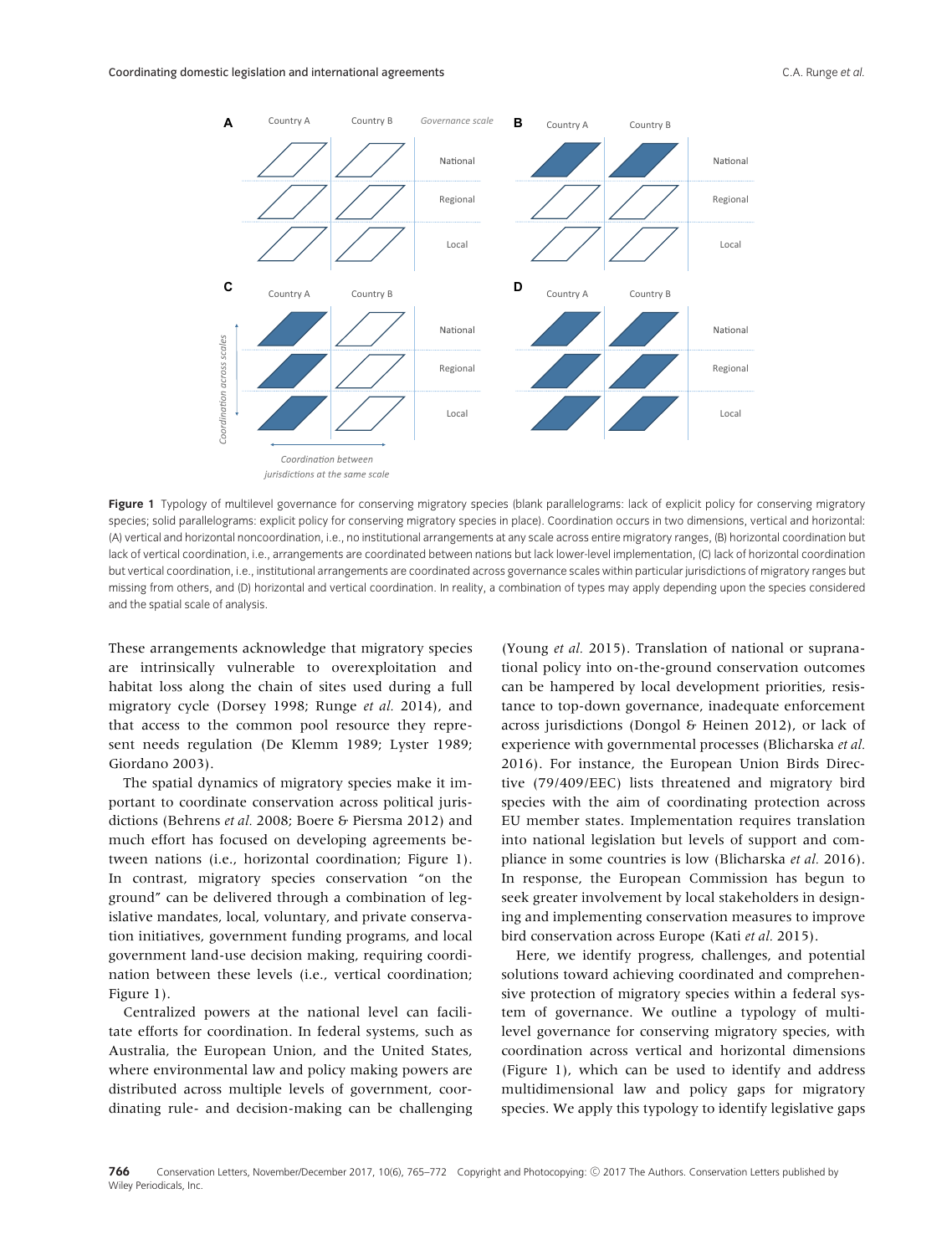|                                                       | Number of migratory bird<br>species | Listed in EPBC as<br>migratory | Listed in EPBC as<br>threatened (CR, EN, VU) | Neither listed as<br>migratory or<br>threatened |
|-------------------------------------------------------|-------------------------------------|--------------------------------|----------------------------------------------|-------------------------------------------------|
| Overall number of migratory bird species in Australia | 349 (48%)                           | 102 (29%)                      | 34 (9.7%)                                    | 235 (67%)                                       |
| Migrate solely within Australia (within-country)      | 140 (40%)                           | 1(0.7%)                        | 8(5.7%)                                      | 131 (94%)                                       |
| International migrants                                | 209 (60%)                           | 101 (44%)                      | 26 (12.4%)                                   | 104 (50%)                                       |
| Connectivity with Papua New Guinea                    | 135 (39%)                           | 77 (57%)                       | 6(4.4%                                       | 58 (43%)                                        |
| Connectivity with Indonesia                           | 135 (39%)                           | 76 (56%)                       | 8 (5.9%)                                     | 58 (43%)                                        |
| Connectivity with New Zealand                         | 88 (25%)                            | 53 (60%)                       | 22 (25%)                                     | 33 (38%)                                        |
| Connectivity with Palearctic                          | 74 (21%)                            | 74 (100%)                      | 7(9.5%)                                      | $0(0\%)$                                        |
| Oceanic (seabirds)                                    | 99 (28%)                            | 49 (49%)                       | 20 (20%)                                     | 46 (47%)                                        |

**Table 1** Numbers and connectivity of migratory bird species in Australia and their status under the EPBC Act

for conserving migratory bird species, using Australia as a case study, but with relevance to other countries. Australia harbors species that migrate at various spatial scales, has a two-tiered system of environmental powers, and has national legislation intended specifically to conserve migratory species. Drawing on lessons from the United States and the European Union, we discuss how legislative gaps might be remedied.

#### **Migratory birds in Australia**

The Australian continent provides nonbreeding habitat for migratory birds that breed in the Palearctic and New Zealand, and both breeding and nonbreeding habitat for seabirds and for species that cross the Torres Strait to New Guinea and Southeast Asia (international migrants). In addition, many migratory bird species complete their life cycle entirely within Australia (within-country migrants), with seasonal movements across Bass Strait and along altitudinal gradients, and opportunistic movements in inland regions. Some international (e.g., Far Eastern Curlew *Numenius madagascariensis*) and within-country (e.g., Orange-bellied Parrot *Neophema chrysogaster*) migrants are globally threatened. We analyze the gaps in Australian conservation legislation relevant to both international and within-country migrants (Table 1; for methods, and CMS definition of migration adopted here, see Appendices S1 and S2).

#### **Migratory species legislation in Australia**

Australia is a democratic federation of six states and two self-governing territories, with powers to enact laws allocated to different levels of government by the *Australian Constitution*. The national government's power to make environmental laws is restricted to implementing international legally-binding environmental agreements (for more information, see Appendix S3). The *Environment Protection and Biodiversity Conservation Act 1999* (EPBC Act) is the primary environmental legislation at the national level. The EPBC Act prohibits actions that have, will have, or are likely to have, a significant impact on any "matter of national environmental significance" (MNES), which includes both threatened species, and migratory species listed under an international agreement to which Australia is signatory. States and territories have responsibility for making environmental laws for any other matter, including other migratory species and their habitat, with some land-use decisions being devolved to local government. The existing state and territory laws regulate developments that affect threatened species, though most lack specific protection for migratory species. They also regulate "take," including killing or harming wildlife, but provide limited protection for wildlife habitat [\(http://apeel.org.au;](http://apeel.org.au;) Figure 2).

Australia is signatory to five legally binding international agreements specifically relevant to conserving migratory bird species, namely three bilateral migratory bird agreements (Australia-China, Australia-Japan, and Australia-Republic of Korea) and two multilateral agreements (the CMS and its subsidiary Agreement on the Conservation of Albatrosses and Petrels). These agreements include appendices listing the species to which their provisions apply—generally those for which there is evidence of migration between countries, regardless of conservation status. Section 209 of the EPBC Act adopts all species listed under these ratified agreements as MNES and has enabled the development of statutory plans for threat abatement (e.g., Threat Abatement Plan for the Incidental Catch of Seabirds during Oceanic Longline Fishing Operations) and conservation plans (e.g., Wildlife Conservation Plan for Migratory Shorebirds). Crucially, Australian legislative protection for migratory species is not limited to those species assessed as threatened, consistent with the principles of equity in use of common-pool resources and intrinsic vulnerability of migratory species which underpin international agreements for migratory species protection such as the CMS.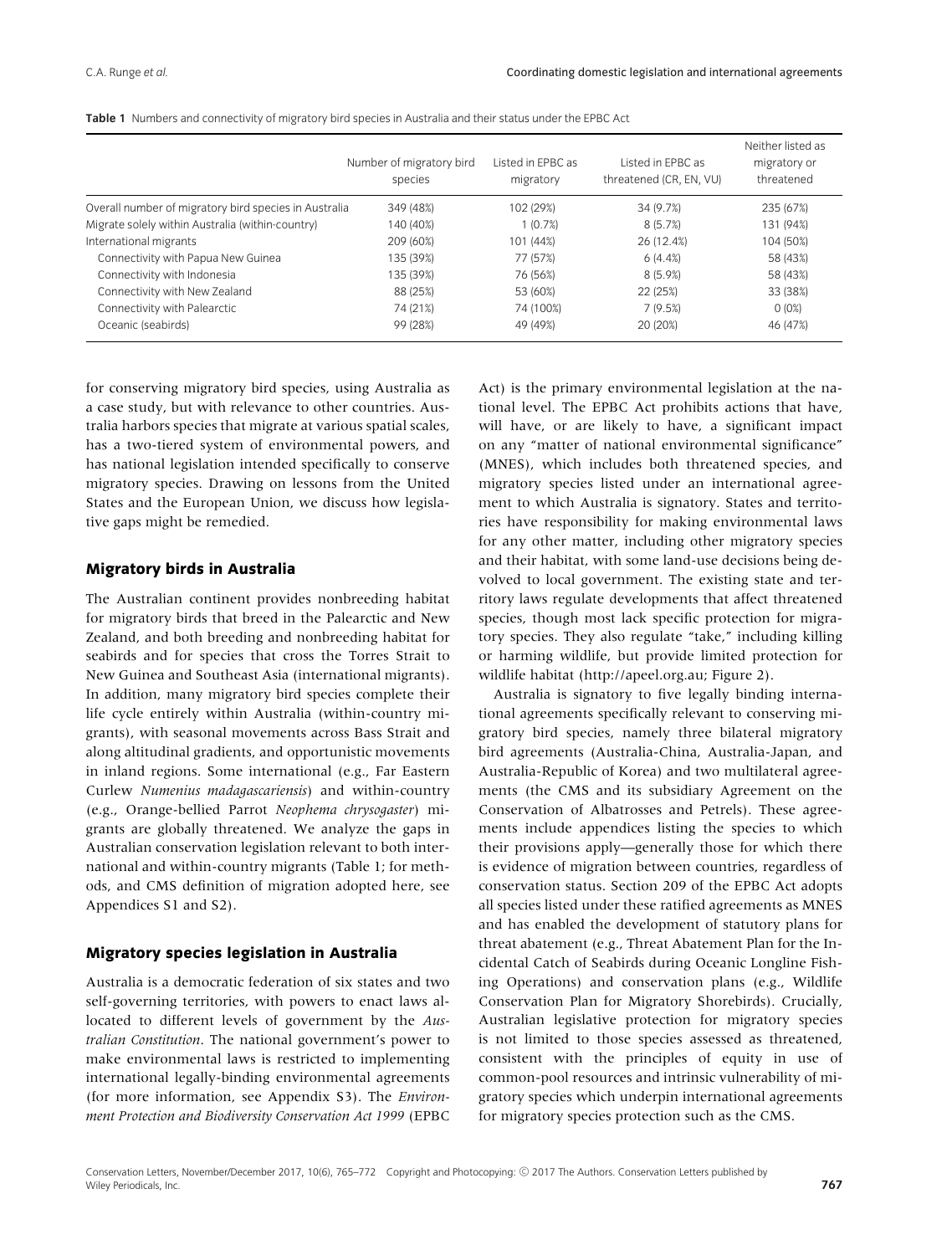| Within-country<br>Cross-national |          |              |                                                                                                                                                                                                                                                                                                              |  |  |
|----------------------------------|----------|--------------|--------------------------------------------------------------------------------------------------------------------------------------------------------------------------------------------------------------------------------------------------------------------------------------------------------------|--|--|
|                                  | migrants | (interstate) | Comment                                                                                                                                                                                                                                                                                                      |  |  |
|                                  |          | migrants     |                                                                                                                                                                                                                                                                                                              |  |  |
| National                         |          |              | The EPBC Act prohibits actions that have, will have,<br>or are likely to have, on nationally listed threatened<br>species and the migratory species protected under<br>international agreements to which Australia is signa-<br>torv.                                                                        |  |  |
| <b>ACT</b>                       |          |              | The Nature Conservation Act 2014 protects migratory species listed under the EPBC Act that regularly occur in the ACT, native species indigenous to Aus-<br>tralia, and international migrants not listed under<br>the EPBC Act.                                                                             |  |  |
| <b>NSW</b>                       |          |              | Legal protection for migratory birds in NSW under<br>the Threatened Species Conservation Act 1995<br>(NSW) and National Parks and Wildlife Act 1974<br>(NSW) is limited to regulating the 'use' etc of native<br>species, with greater protection for listed threat-<br>ened species                         |  |  |
| NΤ                               |          |              | Legal protection under the Territory Parks and Wild-<br>life Conservation Act (n.d.) is limited to regulating<br>the 'use' etc of wildlife, with greater protection for<br>listed threatened wildlife, defined to include cross-<br>national migratory species and, implicitly, within-<br>country migrants  |  |  |
| QLD                              |          |              | Legal protection under the Nature Conservation Act<br>1992 (Qld) is limited to regulating the 'use' etc of<br>wildlife, with greater protection for protected<br>(threatened) 'native wildlife', defined to include<br>cross-national migratory species and, implicitly,<br>within-country migrants.         |  |  |
| SА                               |          |              | Legal protection under the National Parks and Wild-<br>life Act 1972 (SA) is limited to regulating the 'use'<br>etc of 'protected animals', defined to include cross-<br>national migrants and, implicitly, within-country<br>migratory species, with greater protection for listed<br>threatened species.   |  |  |
| TAS                              |          |              | Legal protection for migratory birds in Tas is limited<br>to regulating the 'use' etc of native species under<br>the Nature Conservation Act 2002 (Tas), with great-<br>er protection for listed threatened, native species<br>under the Threatened Species Protection Act 1995<br>(Tas).                    |  |  |
| VIC                              |          |              | There is no explicit mention of migratory species in<br>Victorian legislation. There is implicit provision for<br>migrants in the Wildlife Act 1975 (regulating species<br>'use') which defines 'wildlife' to include any verte-<br>brate that is 'indigenous to the whole or part or<br>parts of Australia. |  |  |
| <b>WA</b>                        |          |              | The Wildlife Conservation Act 1950 provides for the<br>conservation of all 'fauna', which is defined to in-<br>clude migratory species, whether they migrate in<br>and out of the State, or into or out of any other<br>State or Territory in Australia.                                                     |  |  |

Figure 2 Migratory patterns of birds explicitly referenced in Australian conservation legislation. Light blue shading signifies where protections for migratory species are implicit rather than explicit, or restricted to limiting "use" of a species. Further detail on the coverage of relevant state legislation is included in Appendix S3.

# **Legislative gaps to conserving migratory birds in Australia**

Governance arrangements where legislative powers over the environment are held at multiple levels may result in gaps in the protection of migratory species. For instance, international and within-country migratory birds that are

not listed under any of the international agreements to which Australia is signatory will only be protected under the provisions of the EPBC Act if they qualify for listing as a nationally threatened species. Consequently, two-thirds of the migratory bird species occurring in Australia are not listed under the EPBC Act (Table 1). We identified three gaps in Australian legal instruments for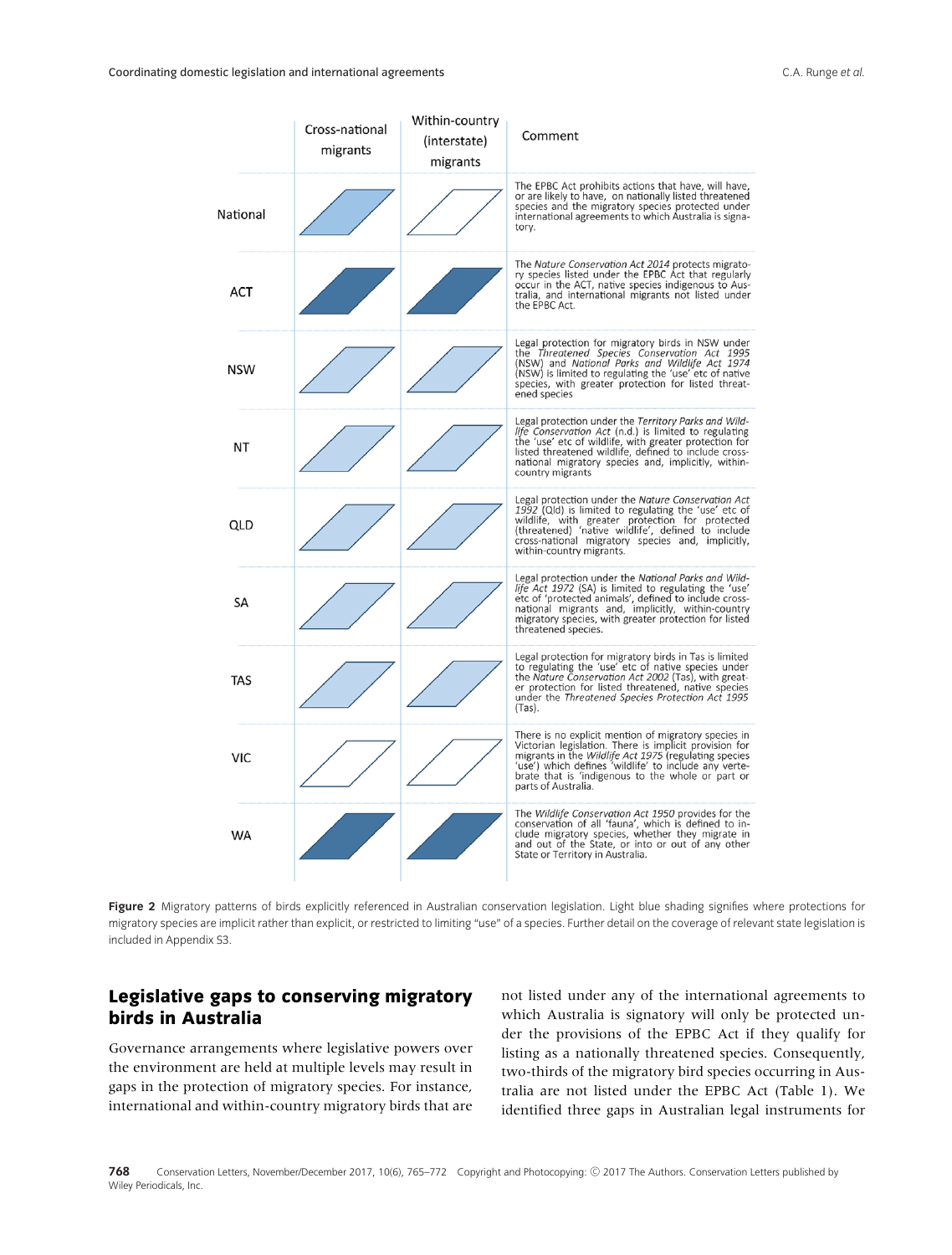conserving migratory species: (1) gaps in statutory listing of international migrants, (2) gaps in statutory listing of within-country migrants, and (3) gaps in subnational legal instruments and coordinated conservation of international and within-country migrants. In the following section, we describe and analyze these gaps. We suspect such gaps are typical of many federal systems.

### **Gaps in statutory listing of international migrants**

Where domestic legislation adopts species lists from international agreements, their taxonomic coverage depends on the geographic scope of the international agreement. For example, Australia has not signed bilateral agreements with either Indonesia or Papua New Guinea, leaving bird species moving only between these three countries with no protection as listed migratory species under the EPBC Act (for list of species, see Appendix S4). This not only impedes their management domestically, but also hampers coordinated conservation across their entire migratory range. Even where species are covered by international agreements and listed under the EPBC Act as migratory, conservation may be ineffective because some range states are not signatories to international agreements. For instance, only 10 of the 22 countries visited by shorebirds during migration along the East Asian-Australasian Flyway are party to at least one legally binding international agreement specifically relevant to conserving these species (Gallo-Cajiao 2014).

### **Gaps in statutory listing of within-country migrants**

No national legislation coordinates the conservation of within-country migrants in Australia, leaving gaps across both vertical and horizontal dimensions. The national government has no jurisdiction to protect such species as migrants under the EPBC Act because by definition they are not listed under any international agreement. Most species that migrate north after breeding in the southern states stop short of international borders into Papua New Guinea and Indonesia and stay within Australia (Table 1: 40% of all Australian migratory birds, 140 species, see Appendix S5). Unless such species are listed as threatened under the EPBC Act, there is no legal mechanism at the national level to enable coordinated conservation across their full annual cycle.

### **Gaps in subnational legal instruments and coordinated conservation**

Legislation enacted at the subnational level can be important for fostering vertical as well as horizontal coordination. Most environmental laws in Australia relating to land use are subnational, so effective conservation usually requires simultaneous or complementary law for conserving migratory birds in each state or territory across their entire range. Analysis of explicit references to migrants in existing conservation law at the state and territory level (Figure 2) demonstrates key legislative gaps for migratory bird conservation for both international and within-country migrants. While general wildlife conservation legislation in most states and territories includes, largely implicit, references to migratory species through broad definitions of key terms, such as "indigenous," "fauna," and "wildlife," there are no explicit, substantive provisions to protect species migrating across subnational borders. This legislative gap weakens the implementation of international agreements for conserving international migrants and provides no means for coordinating conservation of within-country migrants.

# **Addressing the gaps**

The scope and operation of legal frameworks in Australia creates gaps in legislative protection for migratory species across scales. Here, we identify potential ways to fill these gaps.

### **New international agreements (fill horizontal gaps at international level)**

The development of legally binding agreements between countries is influenced by interactions with other national interests (e.g., exploitation of other natural resources), feedback effects from other shared national interests (e.g., trade), financial and technical capacity, and interactions between geopolitical and biogeographical factors (e.g., Dorsey 1998). The negotiation of international agreements requires time and resources (Kark *et al.* 2015), so potential signatory countries could be prioritized according to the number and threat status of shared species, complementarity with existing international agreements, and political feasibility. For instance, while a timely legally binding multilateral agreement may not be feasible within the complex geopolitics of the Asia-Pacific region (Boardman 2006), a bilateral migratory bird agreement between Australia and Papua New Guinea would capture 56% (58) of the international migratory bird species in Australia that are not currently listed under the EPBC Act.

Such bilateral agreements may also increase the potential for resource mobilization between countries. Often, access to technical and financial capacity does not necessarily correspond with where conservation needs are imperative (McClanahan & Rankin 2016).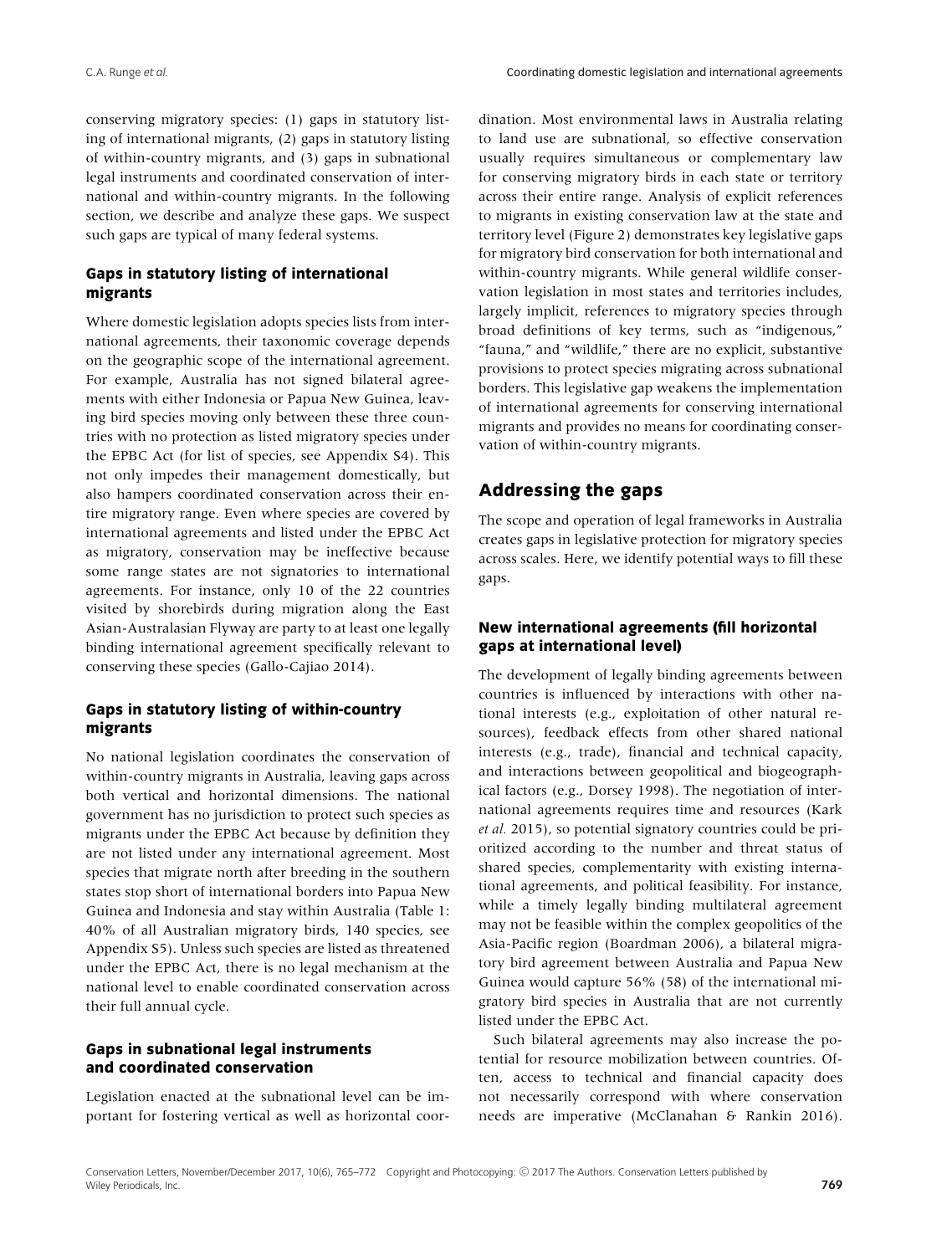Cross-subsidization is already occurring along the American flyway (Kark *et al.* 2015) and payments by Europe have been identified as a means of improving the prospects of migratory birds in Africa (Sultanian & van Beukering 2008).

### **Domestic collaboration on environmental matters to include migratory species (fill horizontal and vertical gaps at national and subnational levels)**

Growing recognition that environmental challenges do not stop at jurisdictional boundaries—which has led to international agreements on climate change, ozone depletion, and migratory species conservation—has permeated Australian subnational government approaches. For example, national and state and territory governments have recently negotiated a National Clean Air Agreement (Department of Environment 2015) to provide uniform air quality standards across all jurisdictions. There is also a nation-wide aspiration for uniform statutory threatened species lists across all jurisdictions (Australian Government 2015). Although national legislative powers are limited, a coordinated approach to migratory species conservation that fills both horizontal and vertical gaps in protection of international and within-country migratory species could be initiated by developing a national agreement on migratory species conservation. Such an agreement could stimulate the development of subnational conservation mechanisms for migratory species in a form that is consistent across all jurisdictions, and provide guidance for subnational conservation priorities.

#### **Identify important areas for within-country migratory species and confer special protection**

In addition to a national agreement on migratory species, spatial coordination of conservation across subnational jurisdictions can be encouraged through the identification of important areas for migratory species, and by directing funding to habitat conservation and environmental management activities within those areas. This approach has been enacted in the United States through Migratory Bird Habitat Joint Ventures (Anderson & Padding 2015), and internationally, including in Australia, through Birdlife International's Important Bird and Biodiversity Areas. Few Australian migratory passerines build up fat reserves, suggesting limited ability to migrate across discontinuous habitat (Chan 1995) and identifying and protecting key habitat along Australia's eastern states could help to conserve many of Australia's within-country migratory passerines. Within Australia, the National Wildlife Corridors Plan (Department of the Environment 2012), launched in 2012 to address habitat fragmentation, provides an avenue to achieve effective key habitat conservation for within-country migratory species in the absence of direct legal protections. Under the Plan, and subject to the agreement of affected landholders, the federal Environment Minister may identify and declare an area that crosses tenures, landscapes, and state or territory borders to be a "National Wildlife Corridor" for targeted funding. Declaring within-country migratory species habitat in this manner has the potential to improve conservation outcomes for multiple species more efficiently than relying on administratively onerous statutory listing processes for individual species. It has the advantage of emphasizing collaboration, voluntary participation and community education, and greater flexibility for landholders across landscapes and jurisdictional borders. It also provides an opportunity for collaborative partnerships to conserve migratory species between national, state and territory, and local governments, helping to overcome some of the jurisdictional barriers and shortfalls described in this article.

## **Discussion and conclusions**

Various proposals for addressing the gaps we have identified in migratory species legislation have been trialled overseas, though these come with their own challenges. For example, while the European Union's Birds and Habitat Directives provide the framework for managing hunting and conserving habitats across all member states, implementation and enforcement has been uneven (Ferranti *et al.* 2010), though nonetheless the Directive has had a net positive impact on conservation (Sanderson *et al.* 2016). International coordination will prove even harder for Australia to implement as it is not embedded in a region as politically integrated as Europe (Boardman 2006). At the domestic level, the United States has been advancing migratory bird conservation through legislative frameworks, and less formal arrangements, since at least the early 1900s (Dorsey 1998), often to manage wildfowl for hunting. The US Flyway Councils are primarily state-led and focus on hunting while Migratory Bird Habitat Joint Ventures include multiactor partnerships focusing primarily on habitat (Anderson & Padding 2015). However, not only are waterfowl in Australia less migratory than in the United States (Kingsford & Norman 2002) but they are also not hunted to the same extent (Burgin & Burgin 2015), limiting the degree of political and financial leverage wildfowl management can generate. There is thus a need for more research on the wide array of arrangements for conserving migratory birds and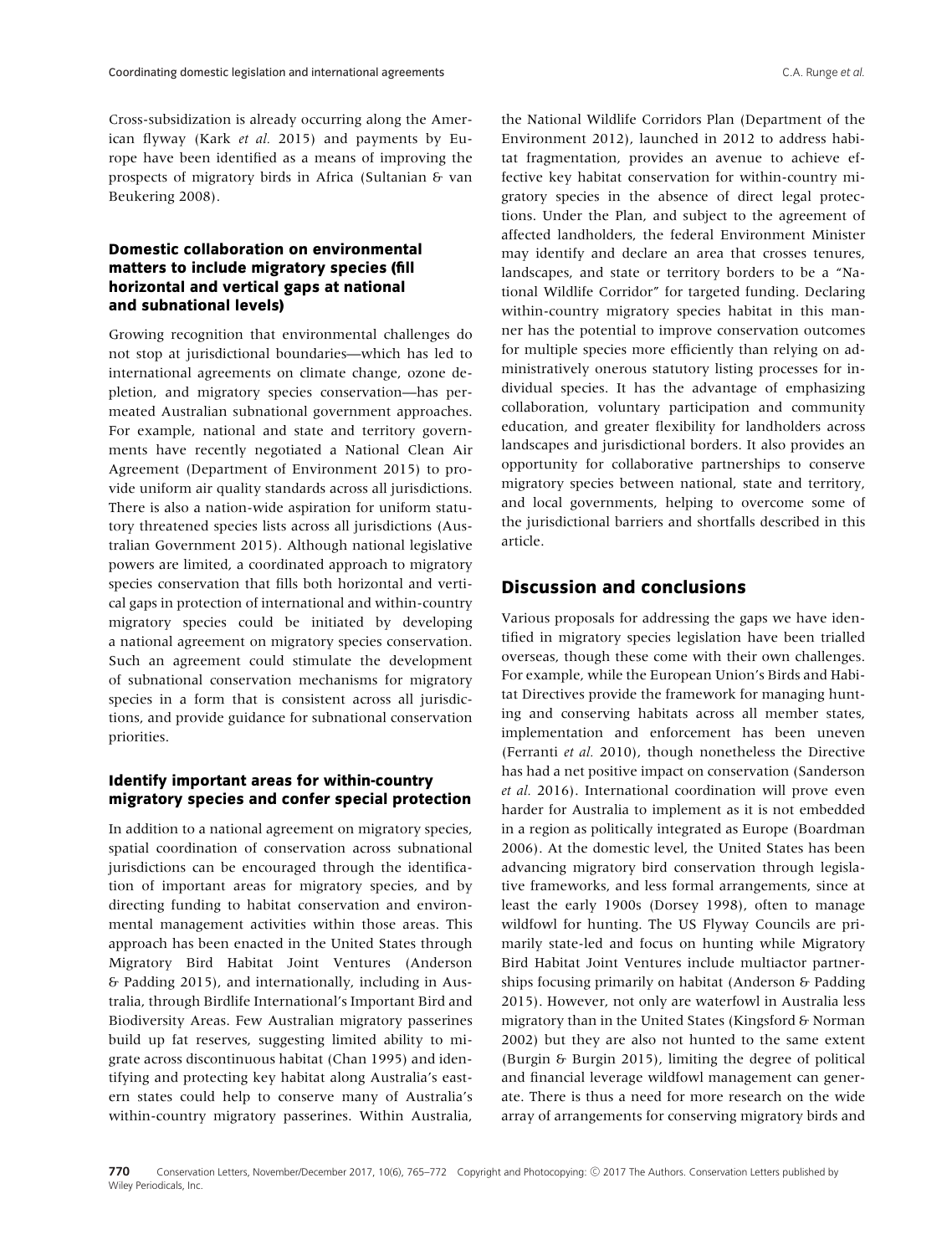how they might fit within different contexts. Shifts in distribution and intensity of threats from both climate change and human impacts will change future priorities for conservation. Policy that promotes adaptable management under uncertainty will be particularly important for migratory species (Moon *et al.* 2017).

Despite the potential of international agreements to achieve conservation outcomes, there remains large uncertainty about their representation and implementation in domestic legislation across scales and how well they cover migratory birds taxonomically. The framework used here to analyze Australian law and policy could be adopted in future comparative analyses across multiple countries and a wider range of political systems. This could help to identify general recommendations, to influence domestic policy through international fora, and to encourage the diffusion of stronger, more effective law and policy models for conserving migratory species.

Migratory species conservation relies on actions coordinated across national and subnational borders, for which legal instruments are paramount. The development and operation of environmental legislation and policy in Australia has resulted in gaps in the range of species covered and the scale of migratory species conservation. Creative solutions are needed to fill those gaps within the existing, albeit incomplete, legislative framework. Where powers to legislate for environmental matters are restricted, conservation of migratory species can be coordinated and encouraged at a national level through nonlegally binding arrangements such as national migratory species priority lists or the declaration of national migration habitat to direct funding for research and management. Alongside targeted development of new bilateral agreements between countries, such solutions can enable a more coordinated and comprehensive response to the ongoing crisis of migratory species declines. Nonbinding national guidance can also help to coordinate subnational, binding mechanisms such as conservation legislation and habitat conservation through the declaration of formal protected areas, and remedy the potential for vertical and horizontal gaps such as those identified in this article. The recommendations identified above can be used to inform the development of law and policy in other federal jurisdictions, and more broadly, wherever species migrate across subnational and international borders and require coordinated conservation.

Here, we have demonstrated the complexities of legislative frameworks for conserving migratory birds, and how they require both scholarly and practical attention. With increased vulnerability and ongoing population declines of migratory species across the globe (e.g., Kirby *et al.* 2008), remedying gaps in migratory species legislation to improve coordination across jurisdictions and

scales is essential to improve conservation outcomes for migratory species.

### **Acknowledgments**

Support was provided through the Australian Research Council Linkage grant LP150101059, cofunded by the Burnett Mary Regional Group, the Queensland Department of Environment and Heritage Protection, and the Queensland Wader Study Group. EGC is supported through an Australian Postgraduate Award and a scholarship from the Australian Research Council Centre of Excellence for Environmental Decisions. CAR is supported by the Science for Nature and People Partnership and The Nature Conservancy. We thank Martine Maron for comments on the manuscript.

## **Supplementary Material**

**Appendix S1.** Methods.

**Appendix S2.** Definition of migration.

**Appendix S3.** Expanded introduction to migratory species legislation in Australia.

**Appendix S4.** List of species known or suspected to migrate between Australia and Papua New Guinea.

**Appendix S5.** List of species known or suspected to migrate solely within Australia.

This material is available as part of the online article from:

[http//www.blackwell-synergy.com/doi/full/10.1111/](http://www.blackwell-synergy.com/doi/full/10.1111/j.1755263X.2008.00002.x) [j.1755–263X.2008.00002.x](http://www.blackwell-synergy.com/doi/full/10.1111/j.1755263X.2008.00002.x)

#### **References**

Anderson, M.G. & Padding, P.I. (2015). The North American approach to waterfowl management: synergy of hunting and habitat conservation. *Int. J. Environ. Stud.*, **72**, 810-829.

Australian Government (2015). Threatened species strategy. [http://www.environment.gov.au/biodiversity/threatened/](http://www.environment.gov.au/biodiversity/threatened/publications/strategy-home) [publications/strategy-home.](http://www.environment.gov.au/biodiversity/threatened/publications/strategy-home) Accessed Jan 12, 2016.

Behrens, V., Rauschmayer, F. & Wittmer, H. (2008). Managing international "problem" species: why pan-European cormorant management is so difficult. *Environ. Conserv.*, **35**, 55-63.

Blicharska, M., Orlikowska, E.H., Roberge, J.M. & Grodzinska-Jurczak, M. (2016). Contribution of social science to large scale biodiversity conservation: A review of research about the Natura 2000 network. *Biol. Conserv.*, **199**, 110-122.

Boardman, R. (2006). *The international politics of bird conservation: biodiversity, regionalism and global governance*. Edward Elgar, Cheltenham, UK.

Boere, G.C. & Piersma, T. (2012). Flyway protection and the predicament of our migrant birds: a critical look at international conservation policies and the Dutch Wadden Sea. *Ocean Coast. Manag.*, **68**, 157-168.